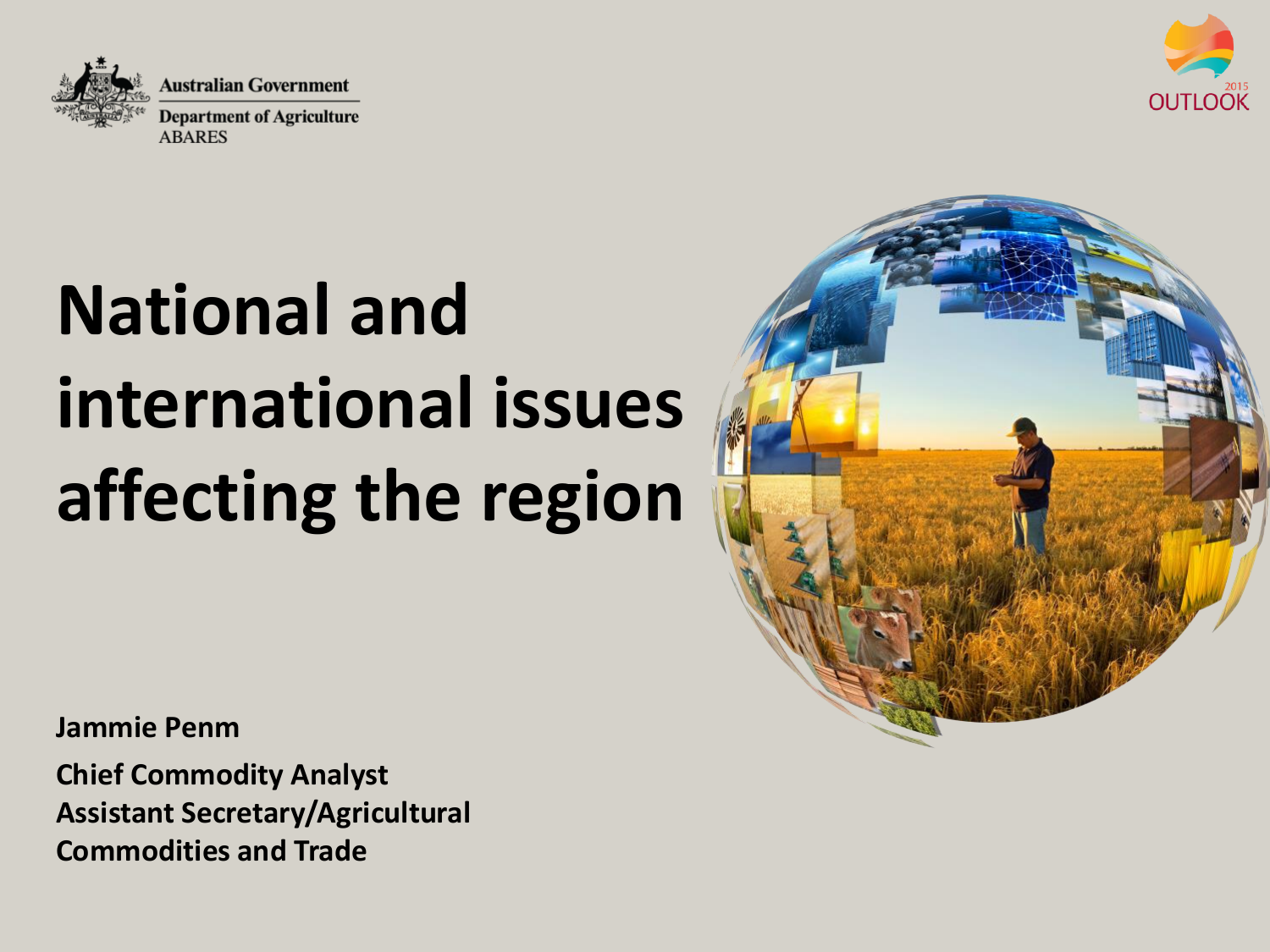

## **Outline**

- **1. Commodity overview**
- **2. Long term food demand**
- **3. Challenges and opportunities**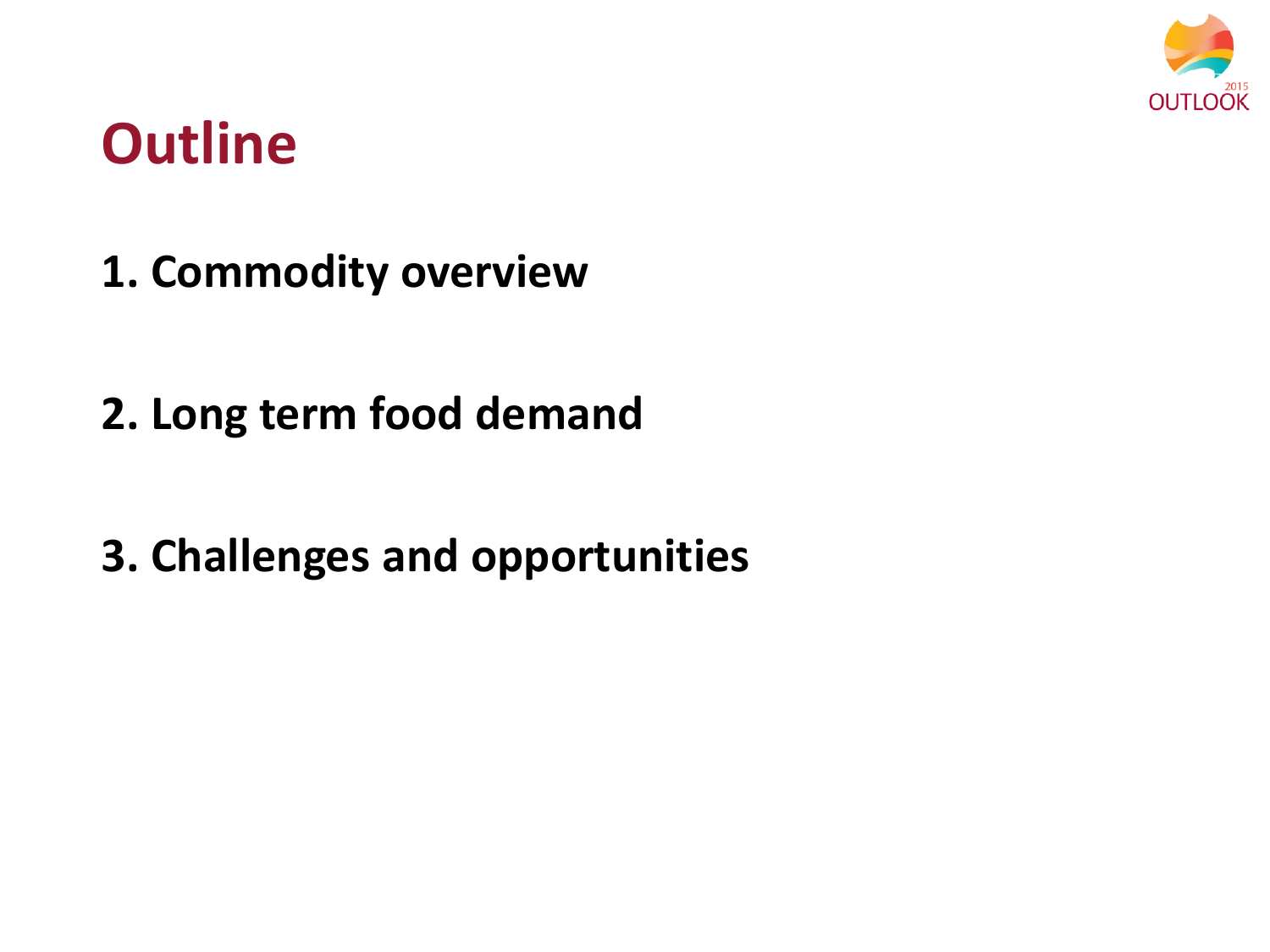

# **Recent significant developments**

- **1. World economic growth to strengthen only gradually**
- **2. A significantly lower Australian dollar**
- **3. Impact of seasonal conditions**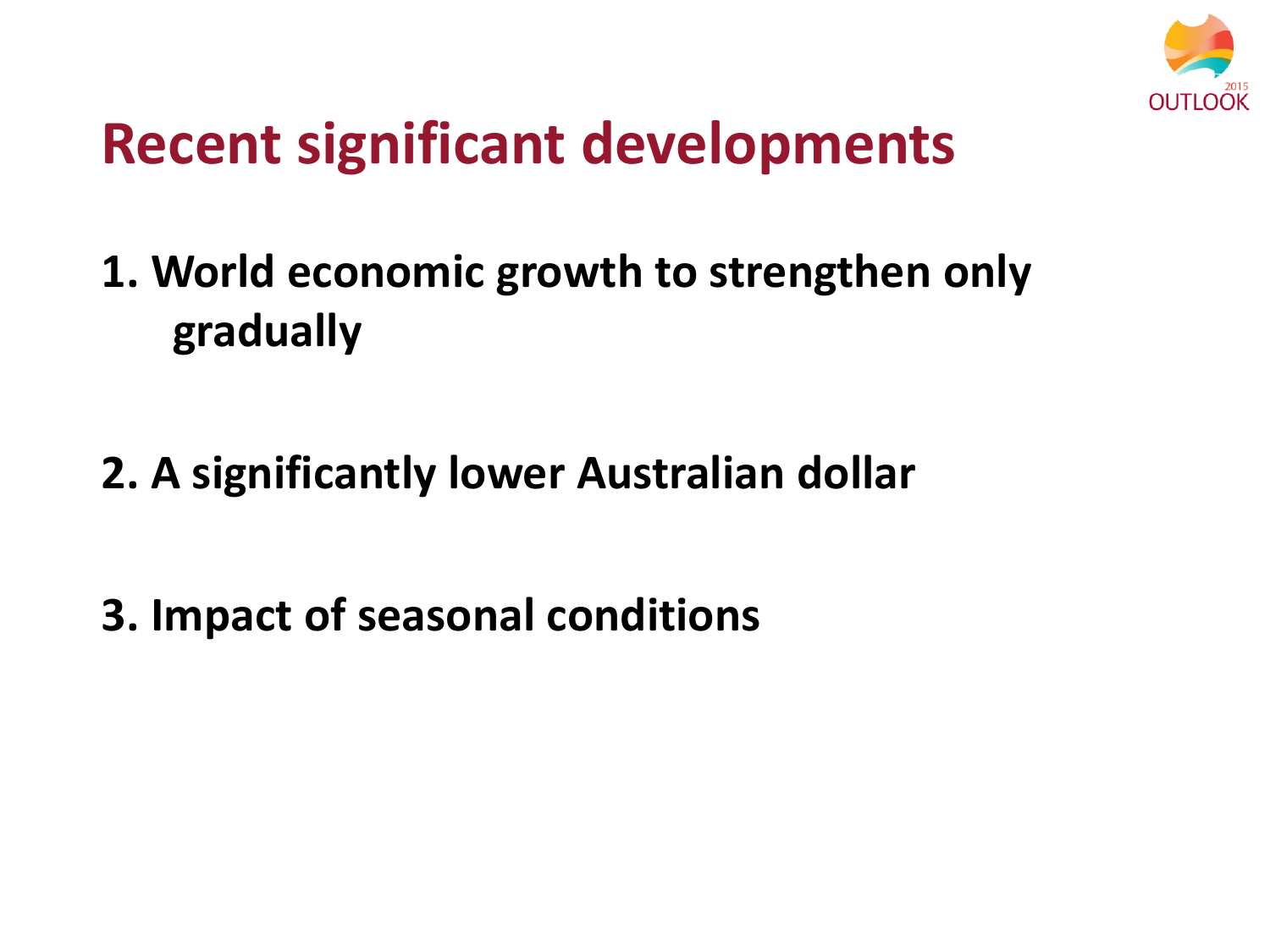## **World Economic Growth**





a ABARES assumption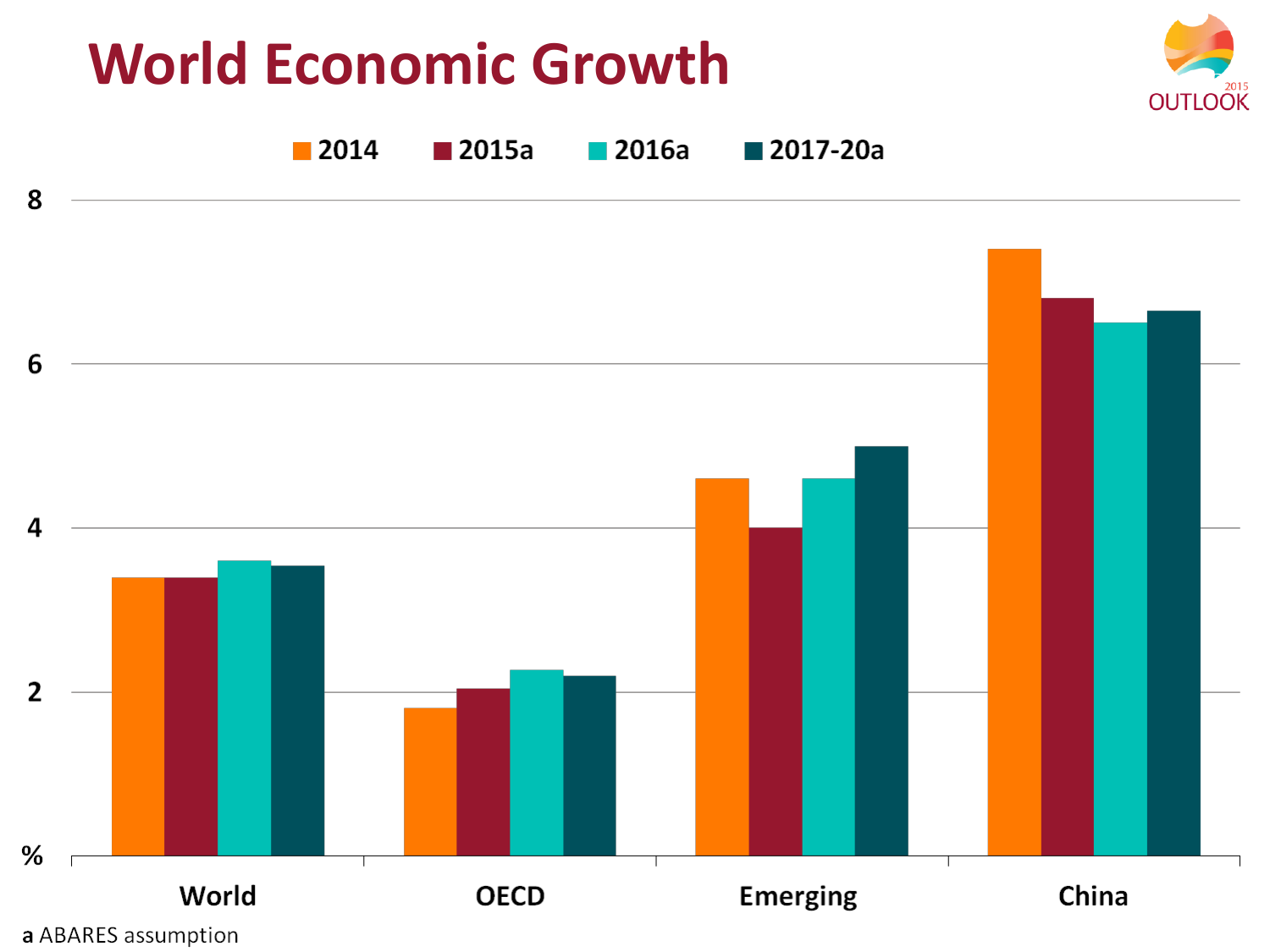## Australian dollar has fallen



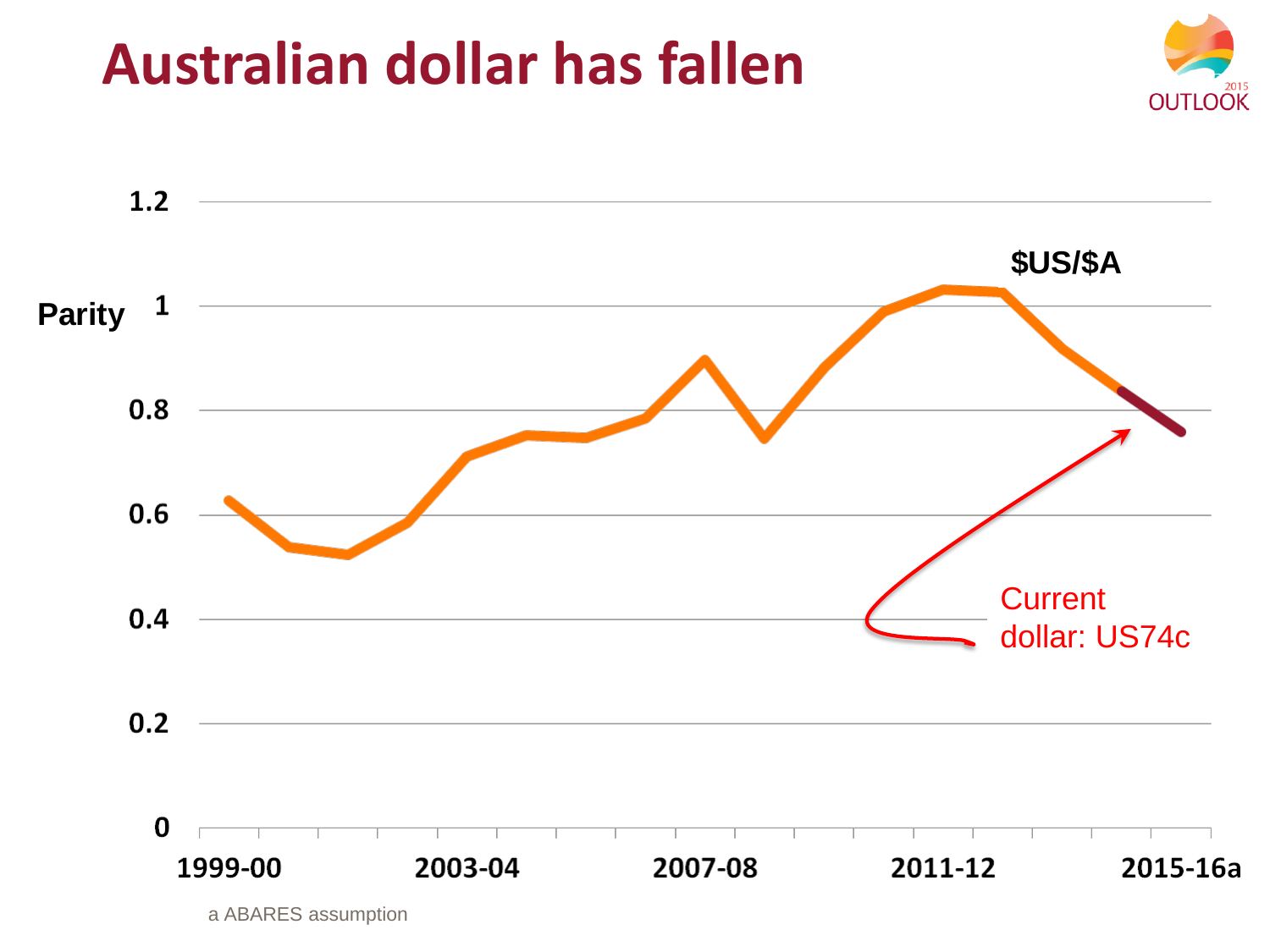#### **Average farm cash income - broadacre OUTLOOK**



p Preliminary estimates. y Provisional estimates.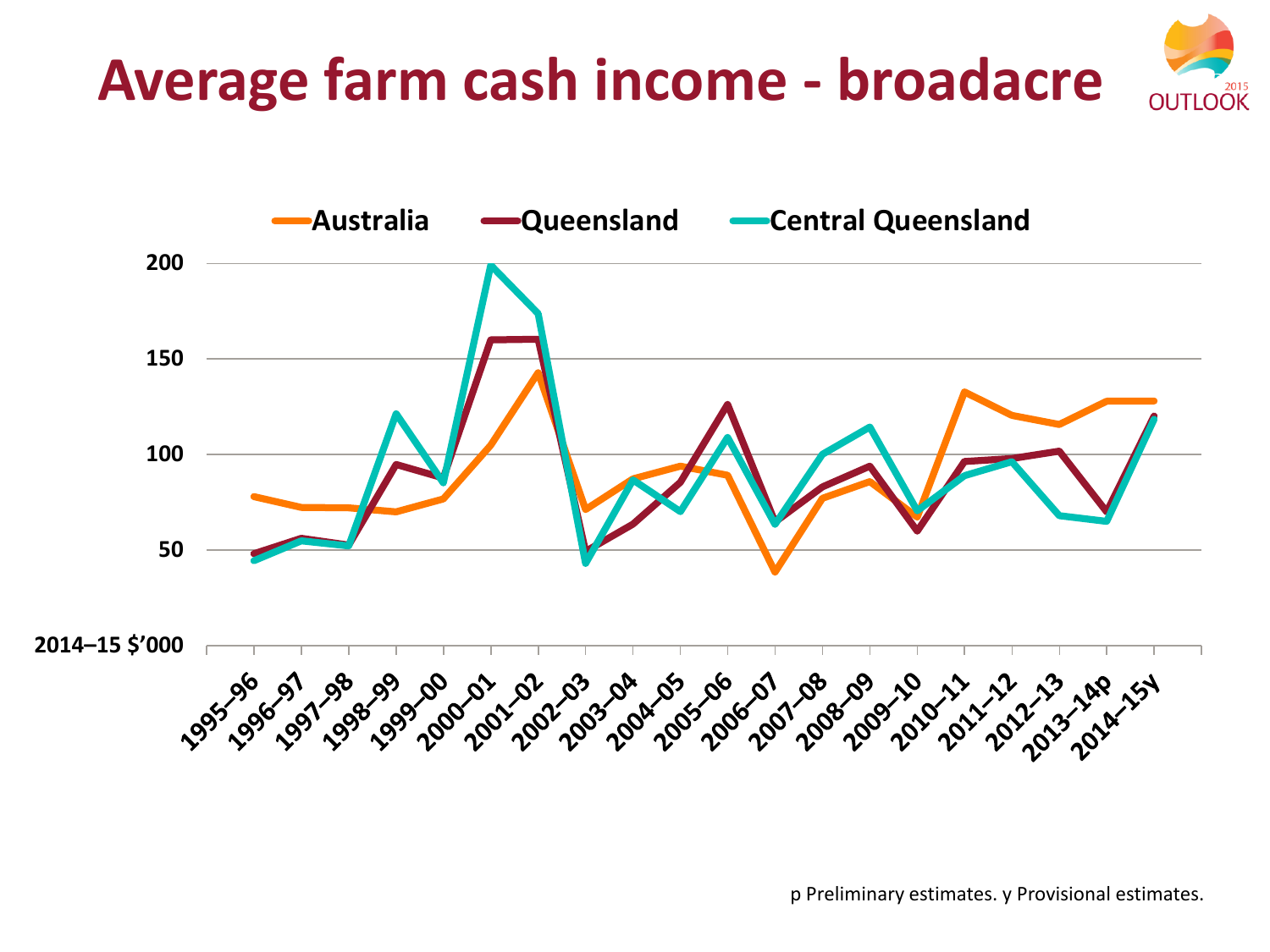### **Australian cattle slaughter and average OUTLOOK saleyard price**

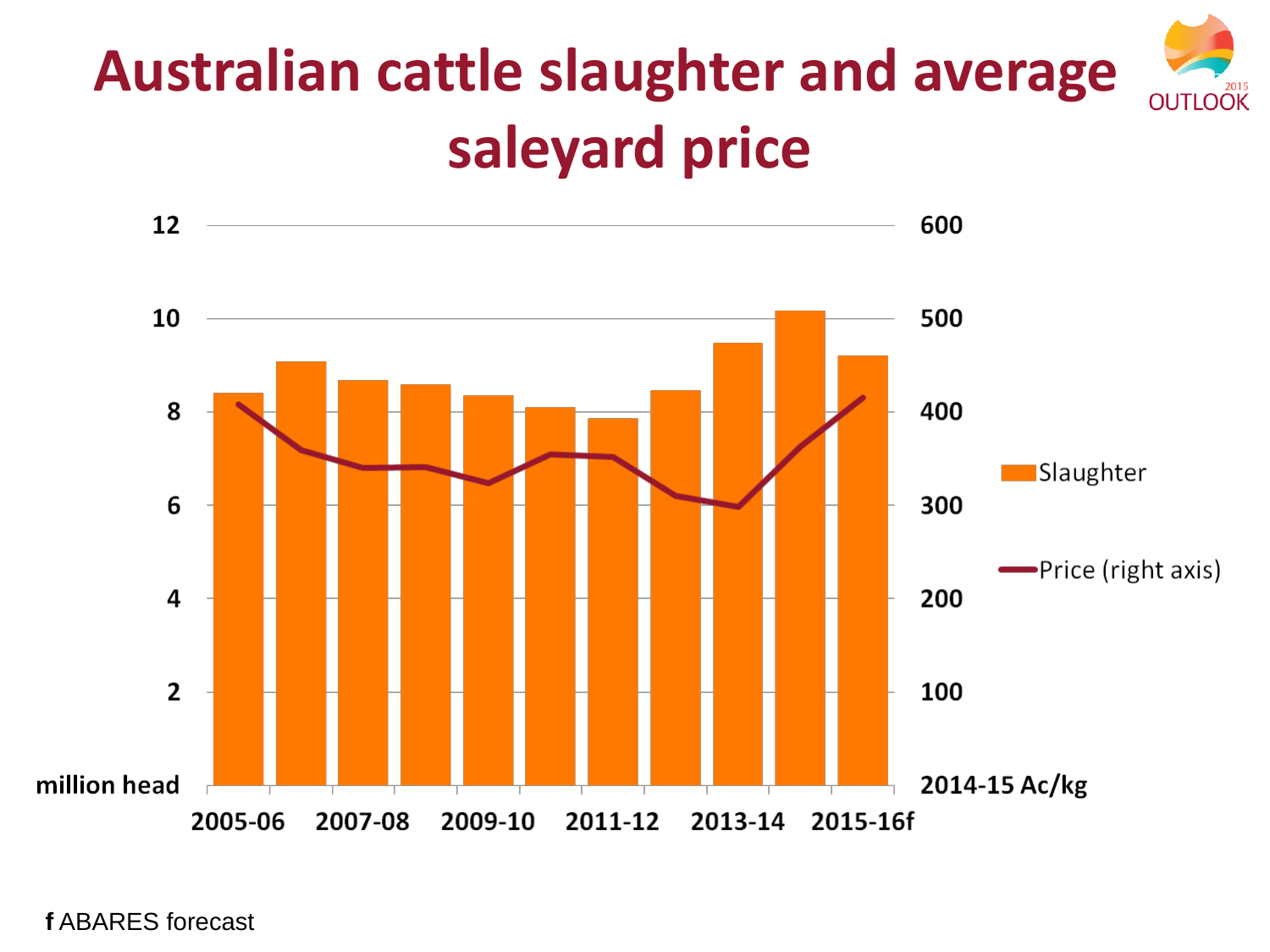

# **Australian beef and veal exports by destination**

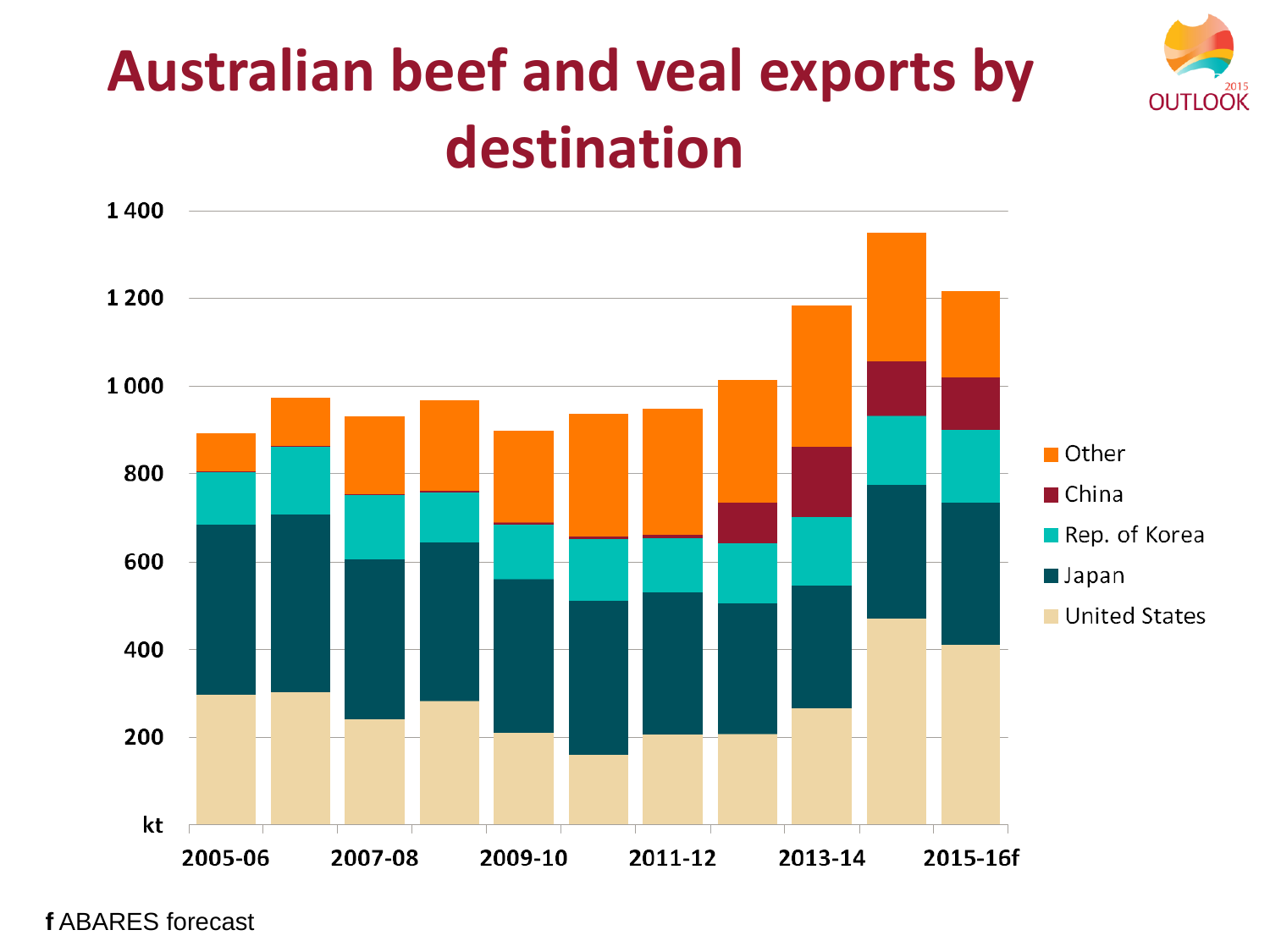



z ABARES projection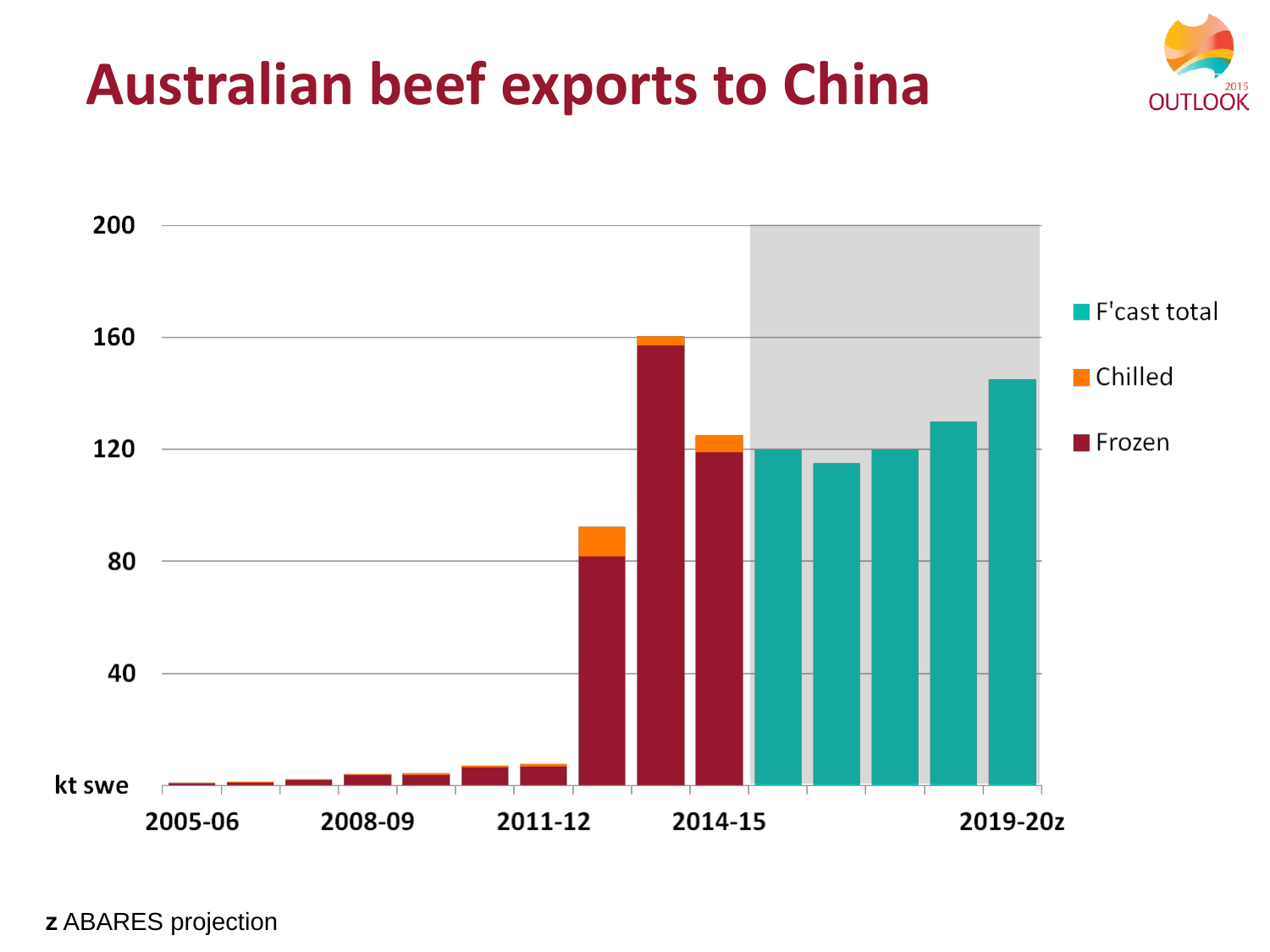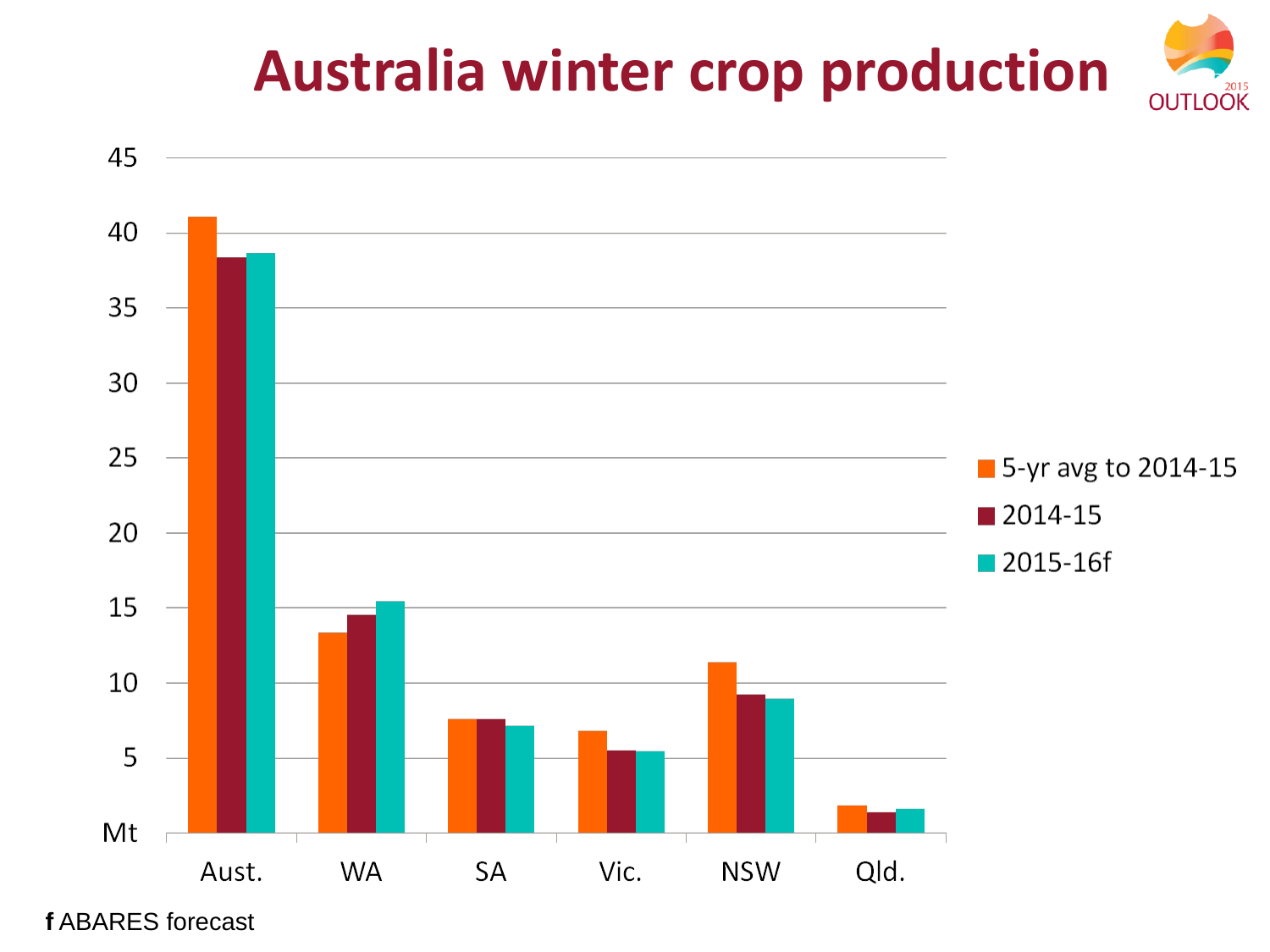# **Value of agricultural production & exports**

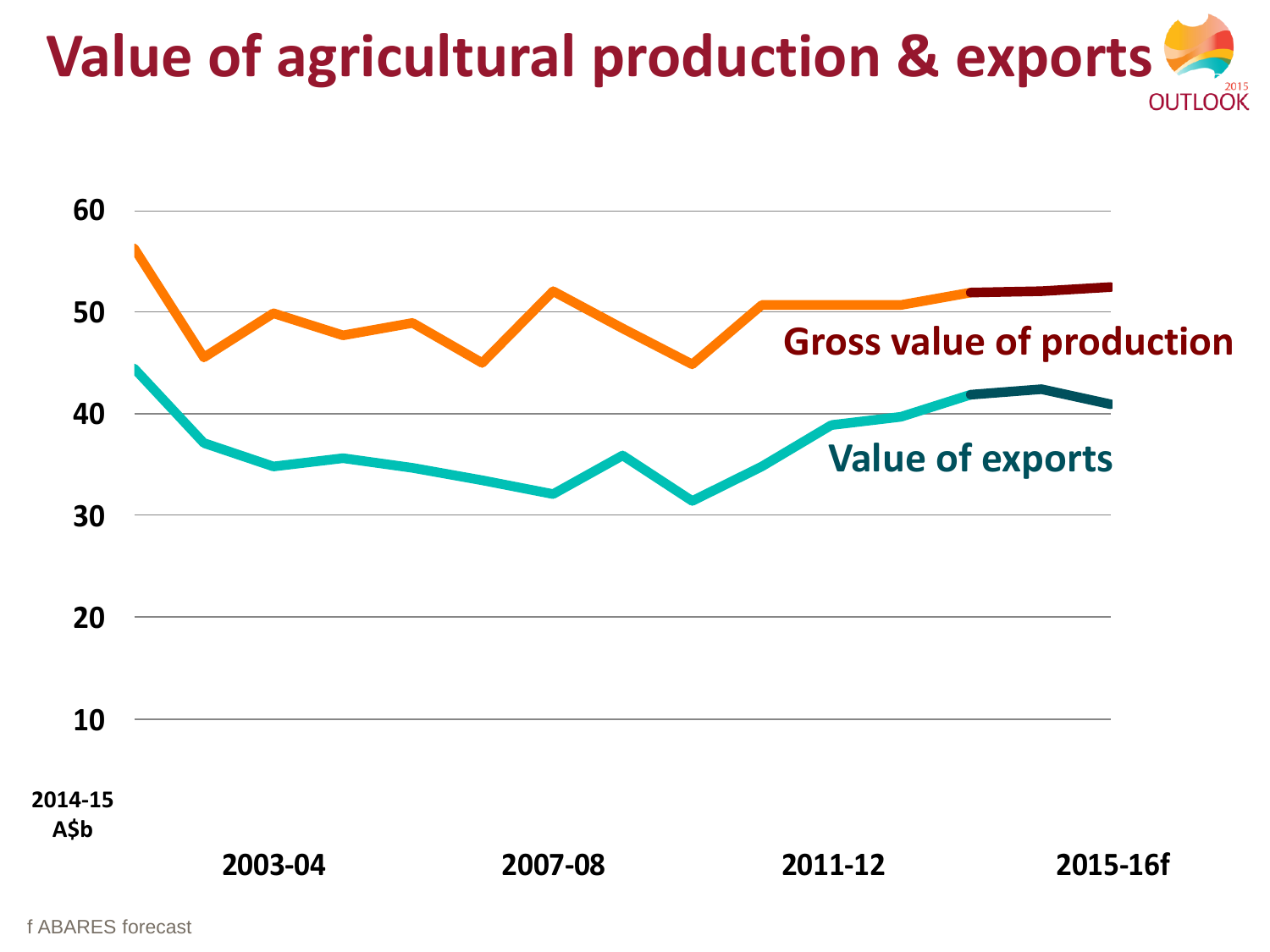

# **Outline**

- **1. Commodity overview**
- **2. Long term food demand: beef**
	- **- Japan and Korea**
	- **- ASEAN**
	- **- China**
- **3. Challenges and opportunities**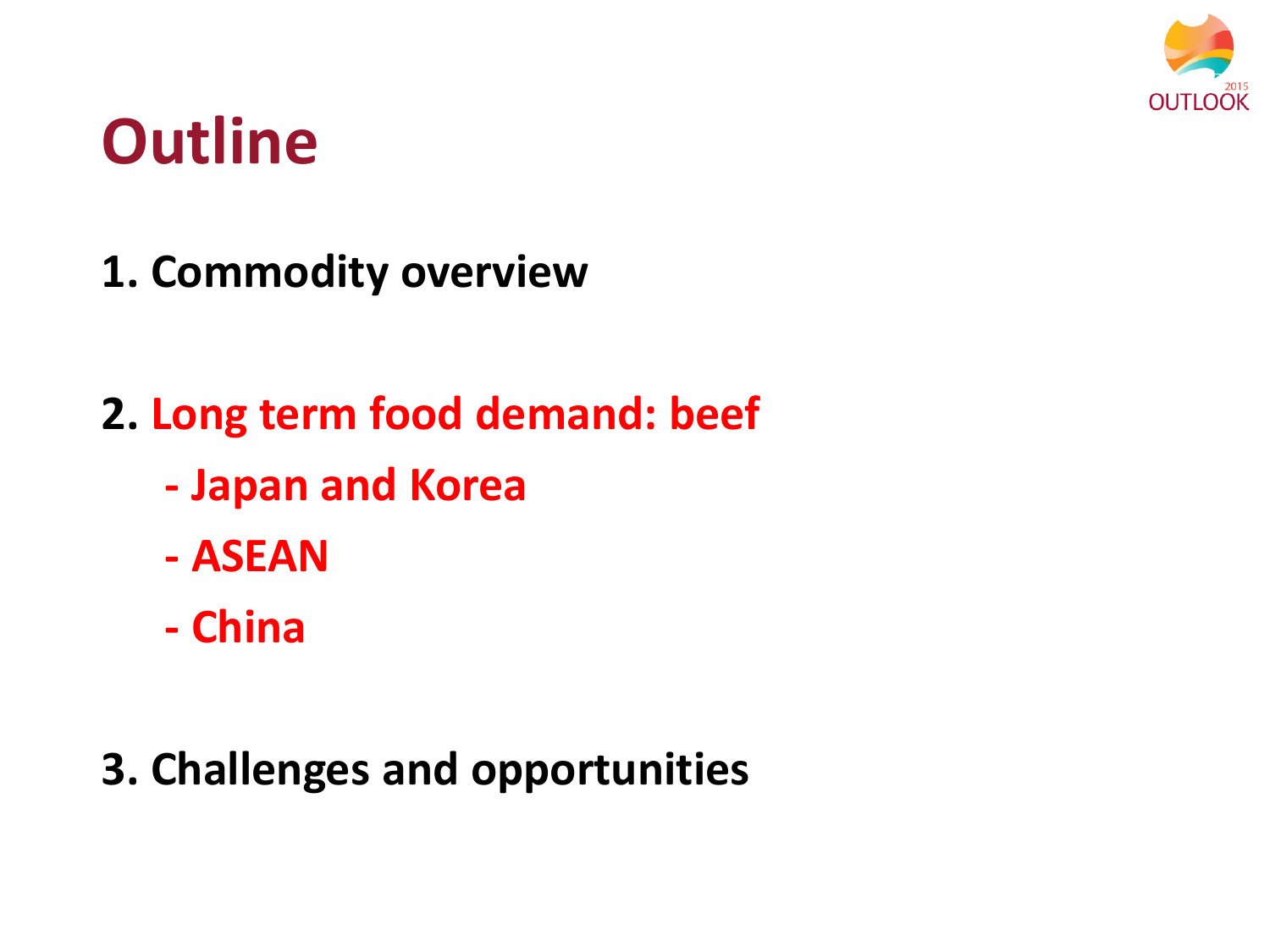## **Asian income, population and food demand growth**



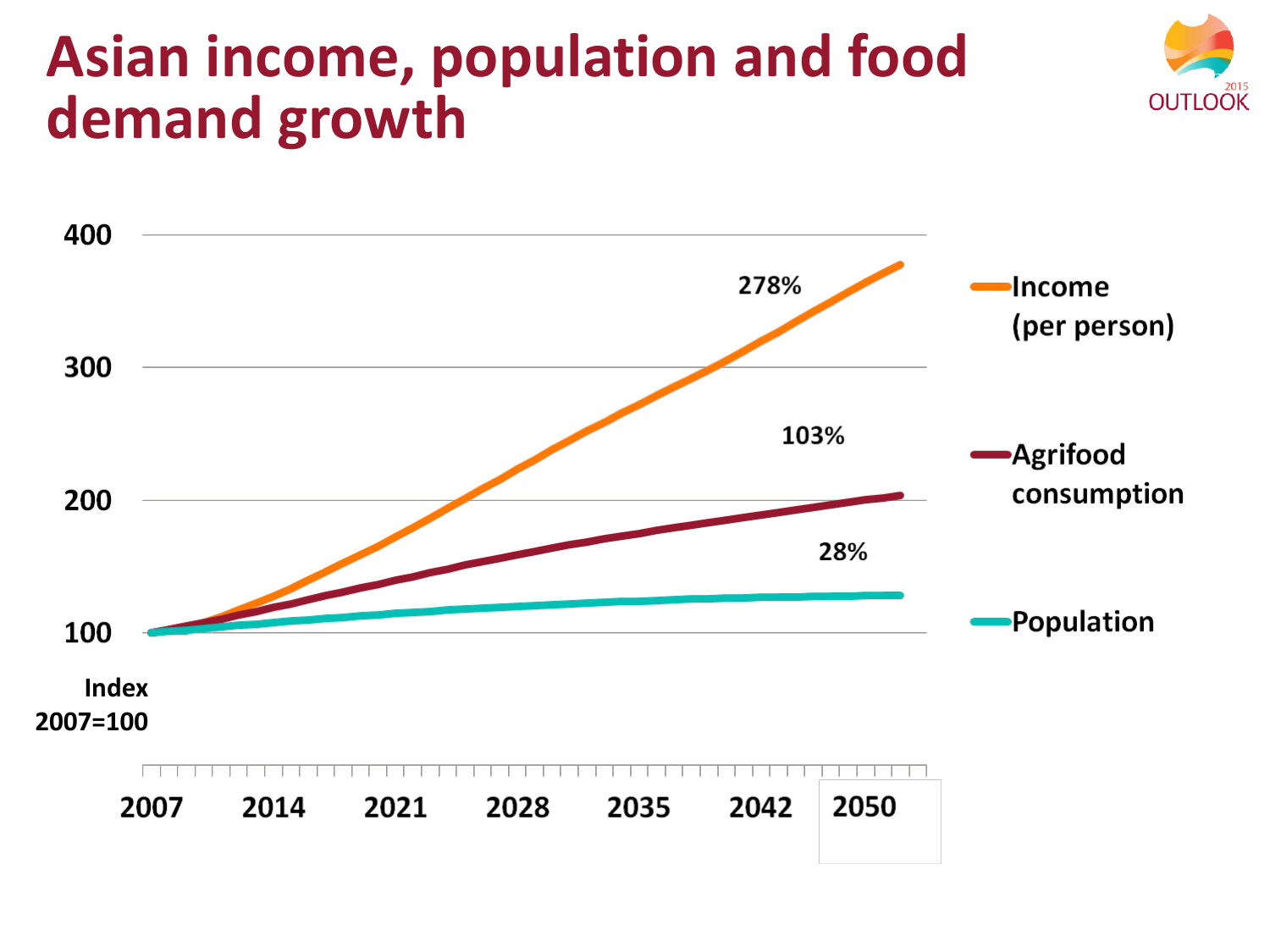

# **Food consumption in Japan and Korea to remain relatively stable**

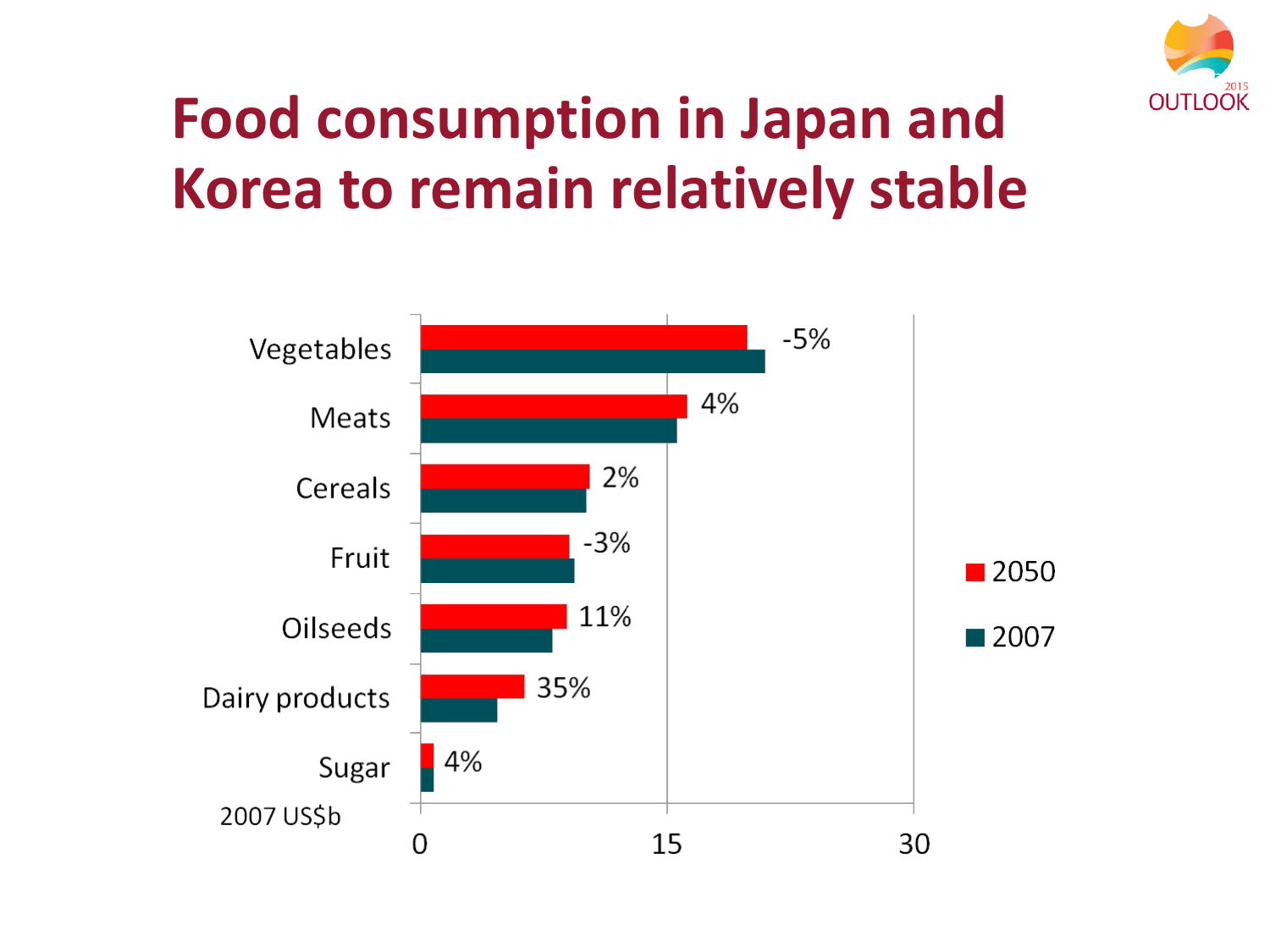

# **Prospects for growth in ASEAN food consumption**

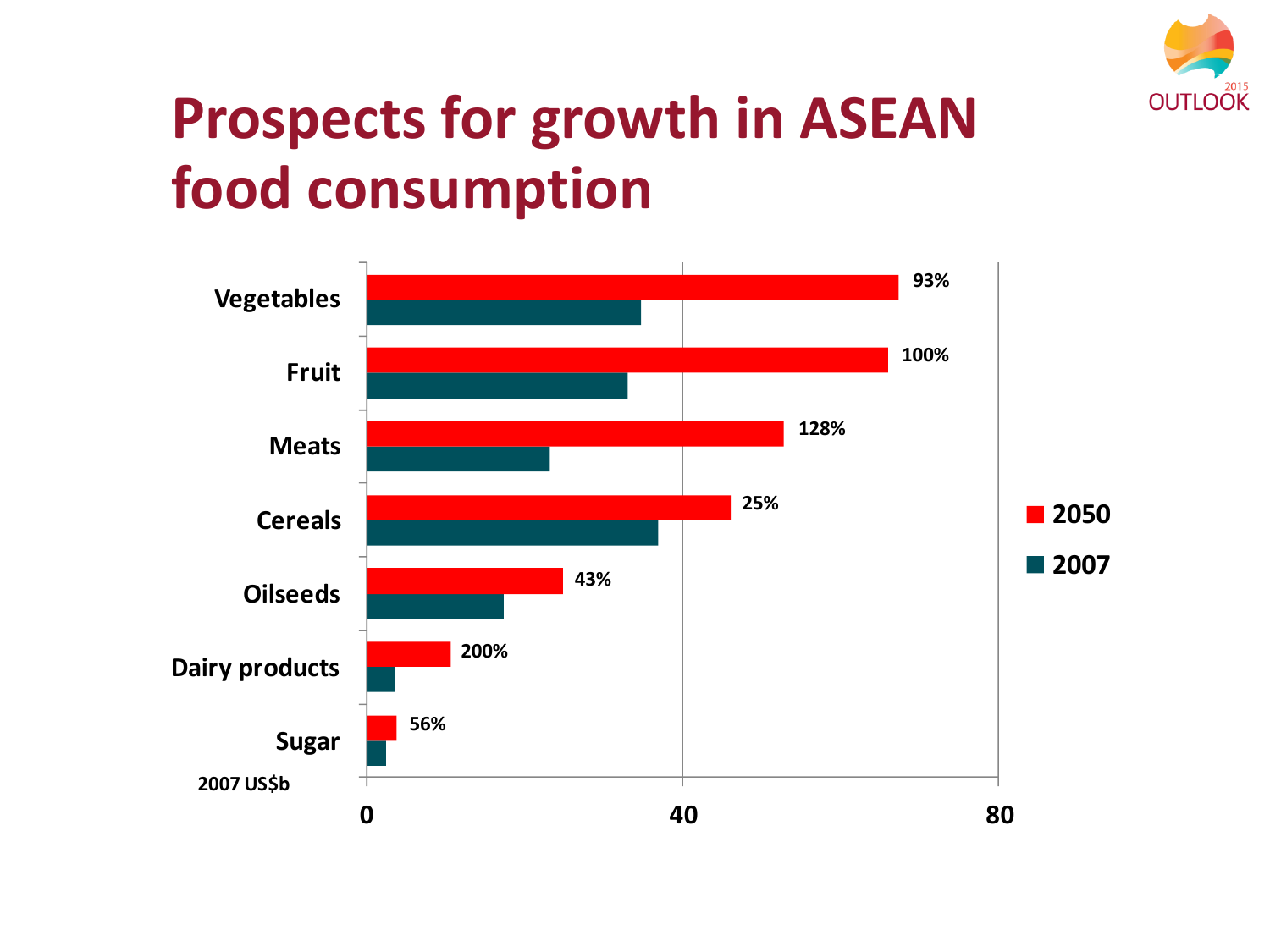# **Urban population in China to grow strongly**

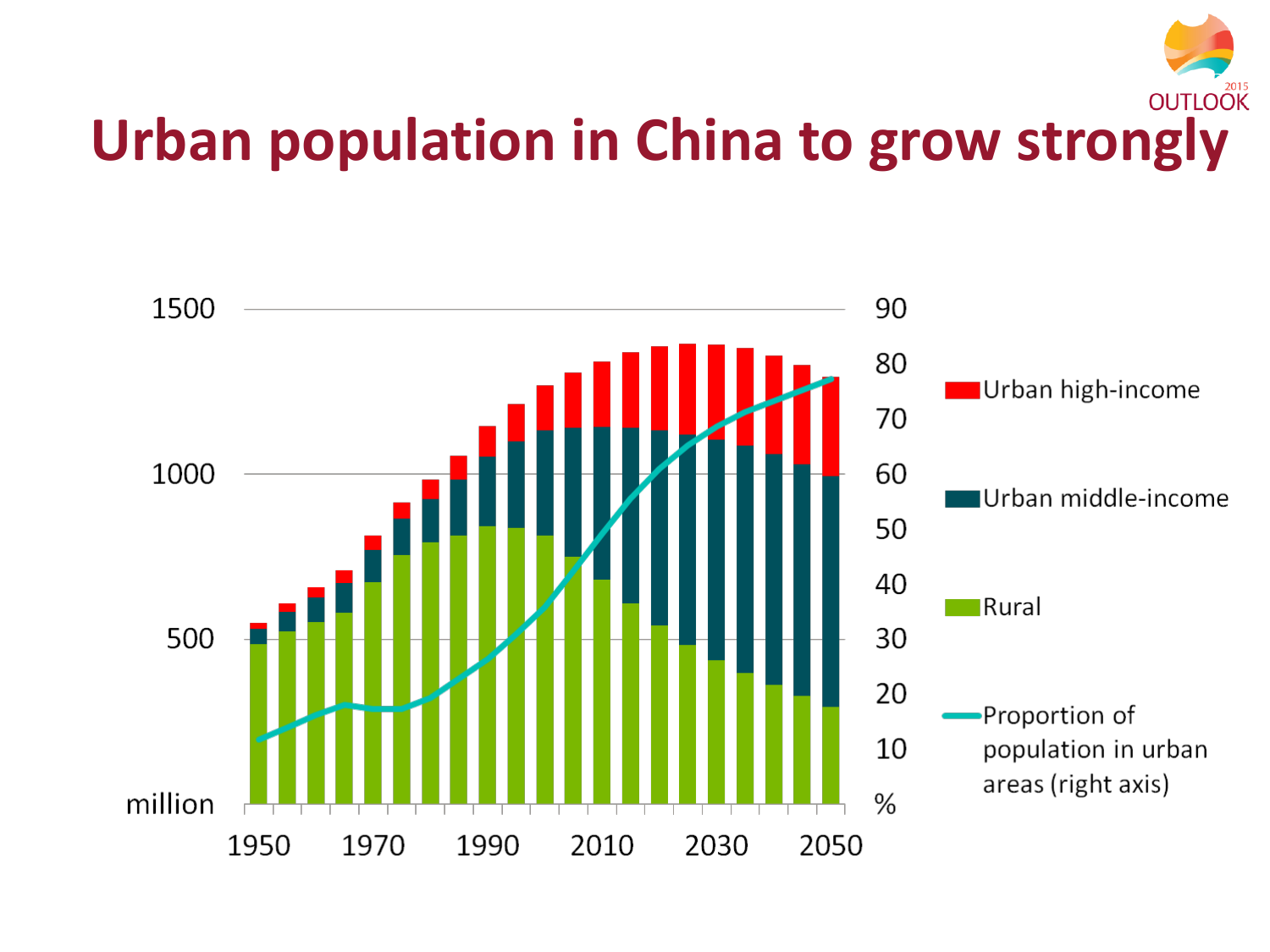# **Urban and rural incomes per person in China**

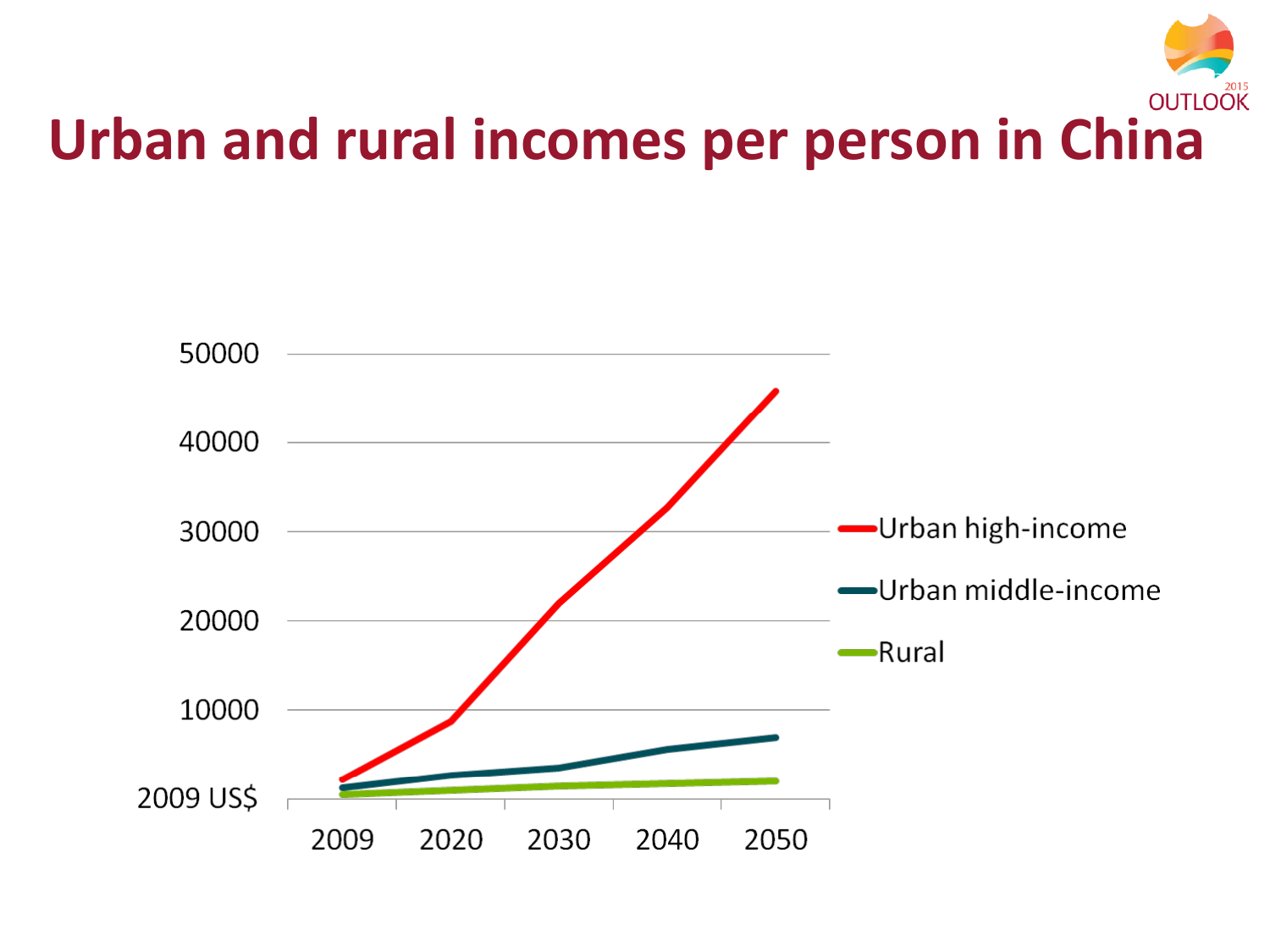#### **Urban middle and high income food OUTLOOK consumption in China**

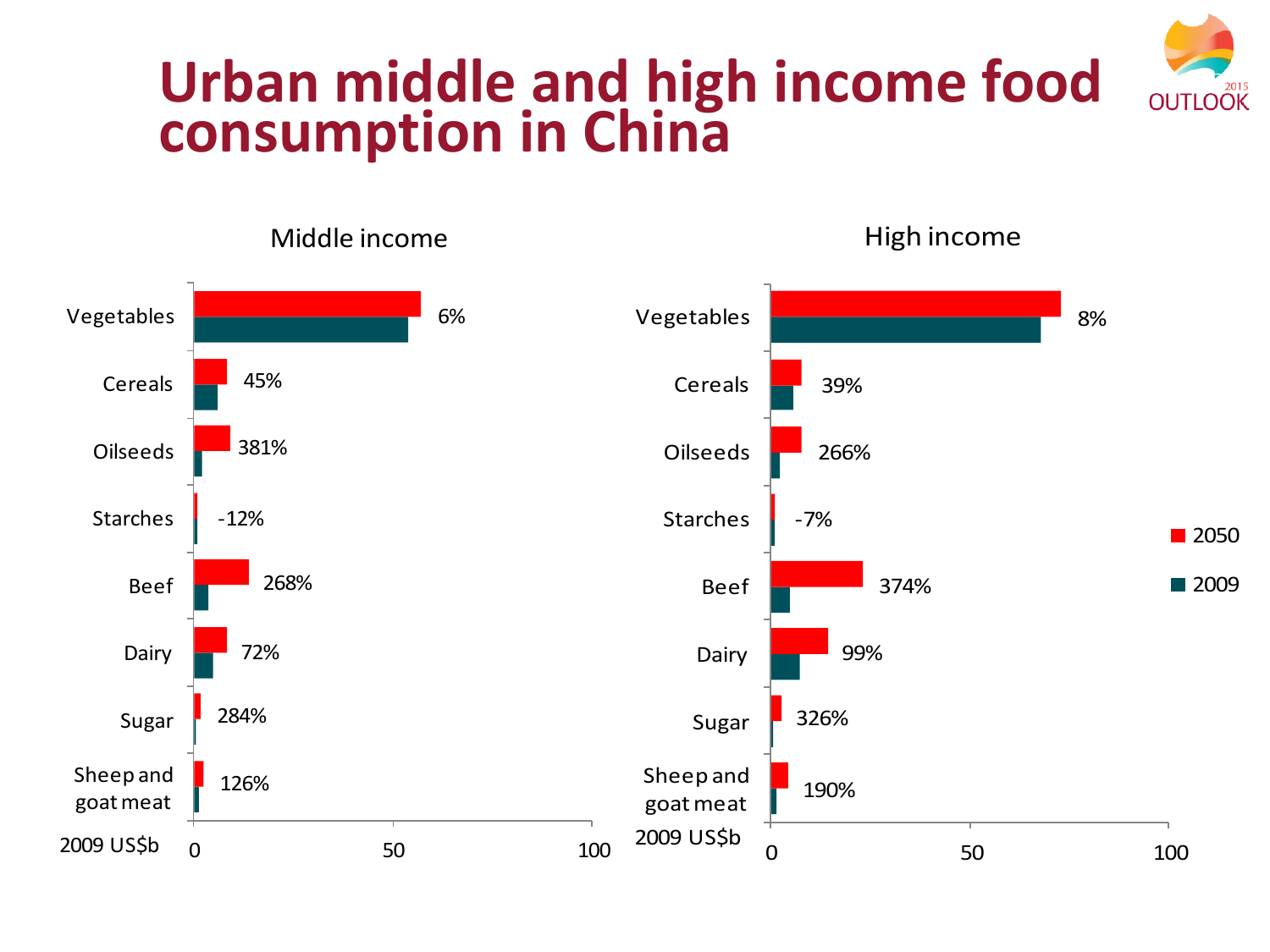

# **Opportunities and challenges**

- •**Market opportunities in Asia, but with competition**
- •**Remove trade barriers to help food to flow to where it is needed**
- •**Business planning to consider changing Asian food consumption**